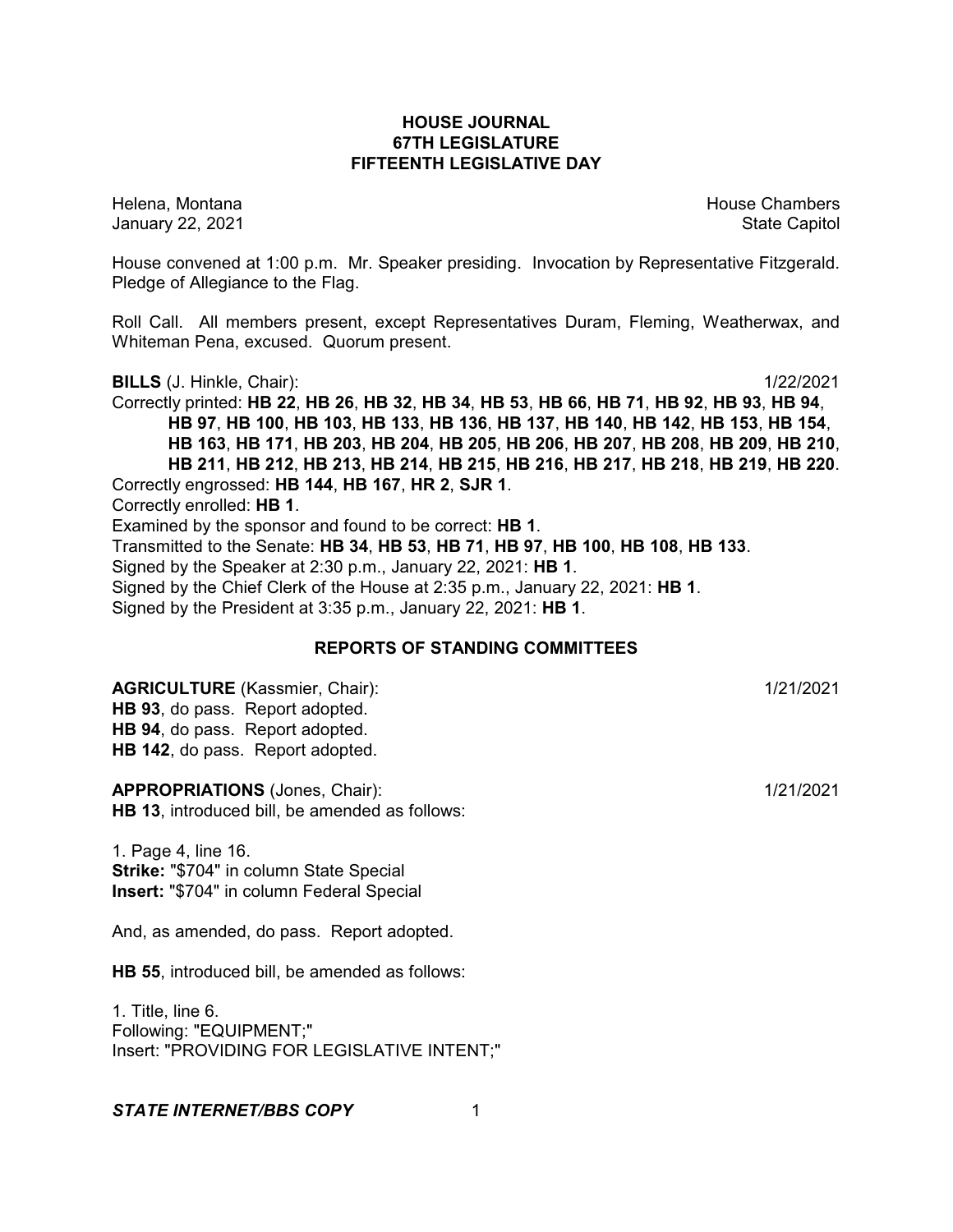2. Page 3.

Following: line 9

Insert: "NEW SECTION. **Section 3. Legislative intent.** It is the intent of the legislature that the department of transportation implement the provisions of [this act] within existing resources."

#### **Renumber:** subsequent section

And, as amended, do pass. Report adopted.

| FISH, WILDLIFE AND PARKS (Fitzgerald, Chair):<br>HB 163, do pass. Report adopted.   | 1/21/2021 |
|-------------------------------------------------------------------------------------|-----------|
| <b>HUMAN SERVICES (Lenz, Chair):</b><br>HB 137, do pass. Report adopted.            | 1/21/2021 |
| <b>JUDICIARY</b> (Usher, Chair):<br>HB 113, introduced bill, be amended as follows: | 1/22/2021 |

1. Title, line 6 through line 7. Strike: "ESTABLISHING" on line 6 through "TREATMENT" on line 7 Insert: "PROVIDING FOR ENFORCEMENT"

2. Page 1, line 15 through line 16.

Strike: "from" on line 15 through "majority" on line 16

- Insert: "who experience distress at identifying with their biological sex from being subjects of irreversible and drastic nongenital gender reassignment surgery and irreversible, permanently sterilizing genital gender reassignment surgery despite the lack of studies showing that the benefits of these extreme interventions outweigh the risks"
- 3. Page 1, line 20.

Strike: "include antiandrogen, estrogen, and testosterone"

Insert: "means testosterone or other androgens given to biological females at doses that are profoundly larger or more potent than would normally occur naturally in healthy biological females or estrogen given to biological males at doses that are profoundly larger or more potent than would normally occur naturally in healthy biological males"

4. Page 1, line 20.

Following: line 20

Insert: "(2) "Gender" means the psychological, behavioral, social, and cultural aspects of being male or female."

### **Renumber:** subsequent subsections

5. Page 1, line 25 through line 26.

Strike: "includes" on line 25 through "phalloplasty" on line 26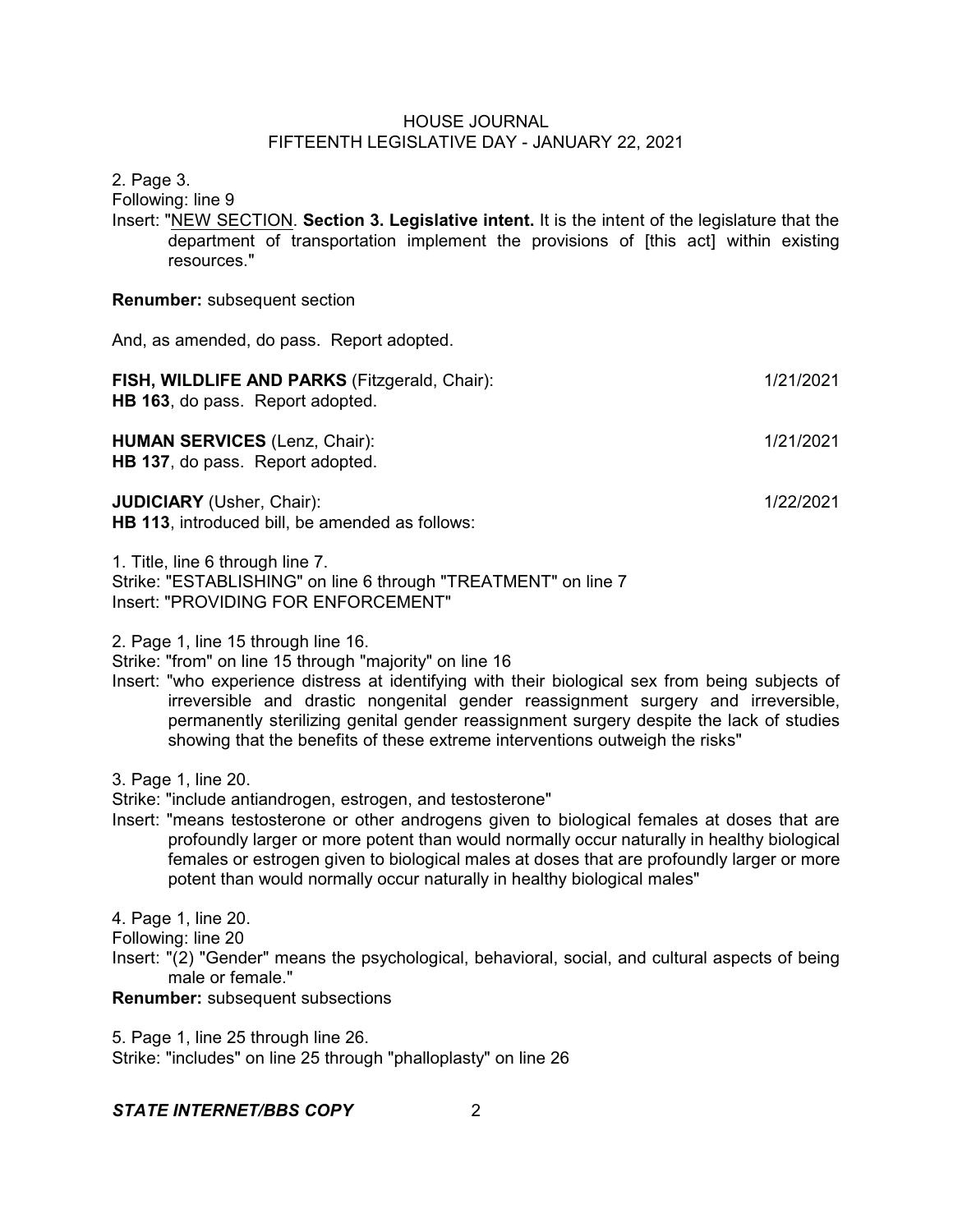- Insert: " means any medical or surgical service that seeks to surgically alter or remove healthy physical or anatomical characteristics or features that are typical for the individual's biological sex in order to instill or create physiological or anatomical characteristics that resemble a sex different from the individual's birth sex, including but not limited to genital or nongenital gender reassignment surgery performed for the purpose of assisting an individual with a gender transition.
- (5) "Gender transition" means the process in which an individual goes from identifying with and living as a gender that corresponds with the individual's biological sex to identifying with and living as a gender different than the individual's biological sex and may involve social, legal, or physical changes.
- (6) (a) "Gender transition procedures" means any medical or surgical service, including but not limited to physicians' services, inpatient and outpatient hospital services, or prescribed drugs related to gender transition, that seeks to alter or remove physical or anatomical characteristics or features that are typical for the individual's biological sex and to instill or create physiological or anatomical characteristics that resemble a sex different from the individual's birth sex.
- (b) Gender transition procedures include but are not limited to services that provide pubertyblocking drugs, cross-sex hormones, or other mechanisms to promote the development of feminizing or masculinizing features in the opposite sex, or genital or nongenital gender reassignment surgery performed for the purpose of assisting an individual with a gender transition.
- (c) Gender transition procedures do not include:
- (i) services to those born with a medically verifiable disorder of sex development, including an individual with external biological sex characteristics that are irresolvably ambiguous such as those born with 46, XX chromosomes with virilization, 46, XY chromosomes with undervirilization, or having both ovarian and testicular tissues;
- (ii) services provided when a physician has diagnosed a disorder of sexual development in which the physician has determined through genetic or biochemical testing that the individual does not have normal sex chromosome structure, sex steroid hormone production, or sex steroid hormone action for a biological male or a biological female;
- (iii) the treatment of an infection, injury, disease, or disorder that has been caused by or exacerbated by the performance of gender transition procedures, whether or not the gender transition procedure was performed in accordance with state or federal law; or
- (iv) a procedure undertaken because the individual suffers from a physical disorder, physical injury, or physical illness that would, as certified by a physician, place the individual in imminent danger of death or impairment of major bodily function unless surgery is performed.
- (7) "Genital gender reassignment surgery" includes but is not limited to the following surgical procedures when performed for the purpose of assisting an individual with a gender transition:
- (a) penectomy, orchiectomy, vaginoplasty, clitoroplasty, or vulvoplasty for biological male patients; or
- (b) hysterectomy/oophorectomy, reconstruction of the fixed part of the urethra with or without a metoidioplasty or a phalloplasty, vaginectomy, scrotoplasty, or implantation of erection or testicular prostheses for biologically female patients."

**Renumber:** subsequent subsections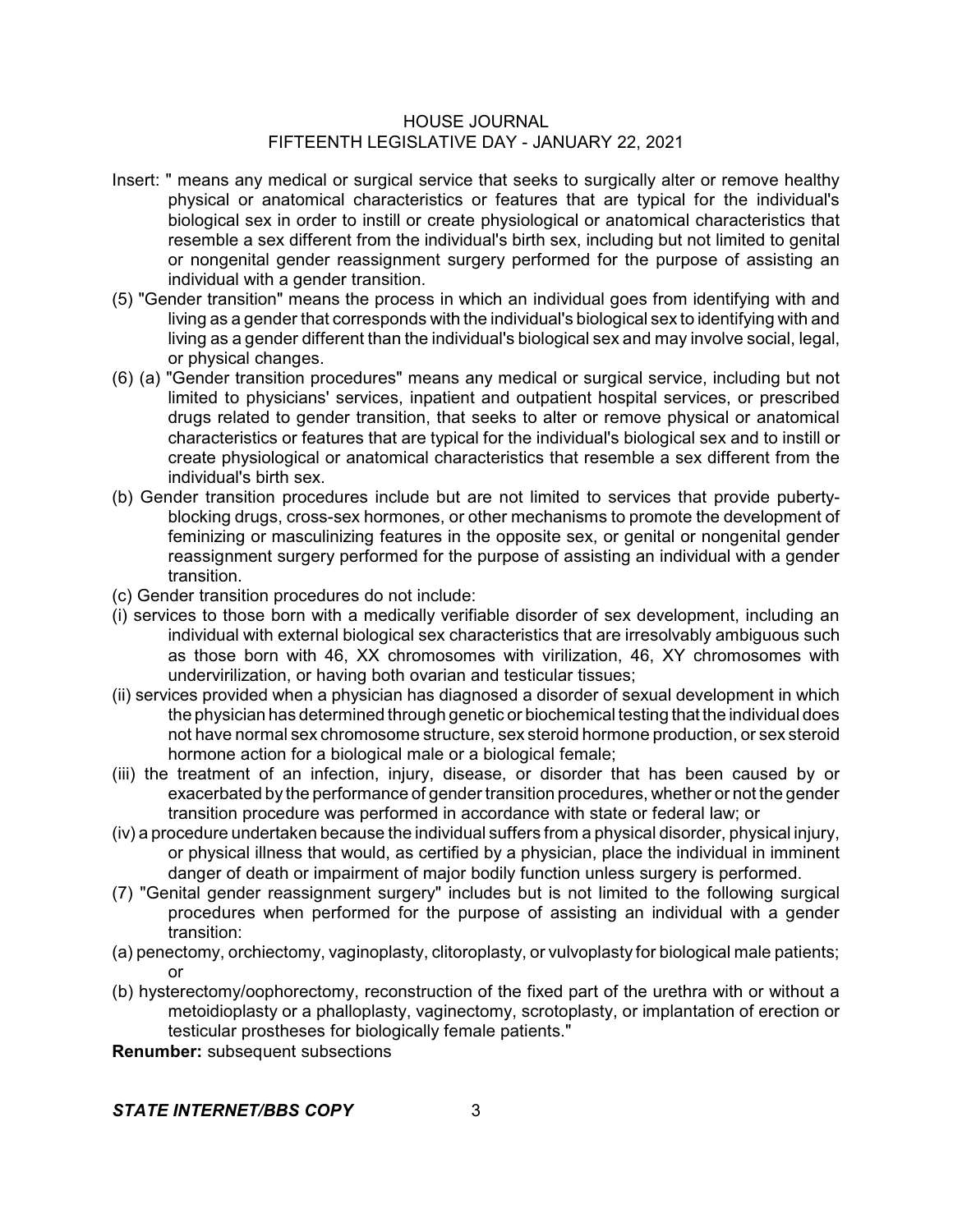6. Page 1, line 28.

Following: line 28

- Insert: " (9) "Nongenital gender reassignment surgery" includes but is not limited to the following surgical procedures when performed for the purposes of assisting an individual with a gender transition:
- (a) augmentation mammoplasty, facial feminization surgery, liposuction, lipofilling, voice surgery, thyroid cartilage reduction, gluteal augmentation (implants), hairreconstruction, or aesthetic procedures for biologically male patients; or
- (b) subcutaneous mastectomy, voice surgery, liposuction, lipofilling, pectoral implants, or aesthetic procedures for biologically female patients.
- (10) "Puberty-blocking drugs" means the following drugs when used to delay or suppress pubertal development in children for the purpose of assisting an individual with a gender transition:
- (a) gonadotropin-releasing hormone (GnRH) analogues or other synthetic drugs used in biological males to stop luteinizing hormone secretion and testosterone secretion; or
- (b) synthetic drugs used in biological females to stop the production of estrogens and progesterone.
- (11) "Sex", "birth sex", or "biological sex" refer to the biological indication of male or female as understood in the context of reproductive potential or capacity, including sex chromosomes, naturally occurring sex hormones, gonads, and nonambiguous internal and external genitalia present at birth, without regard to an individual's psychological, chosen, or subjective experience of gender."

7. Page 2, line 4. Strike: "puberty-suppressing drugs or cross-sex hormones" Insert: "gender transition procedures"

8. Page 2, line 4 through line 5. Strike: the second "to" on line 4 through "dysphoria" on line 5

9. Page 2, line 5. Following: ";" Insert: "or"

10. Page 2, line 6 through line 8.

**Strike:** "(2) perform" on line 6 through "dysphoria" on line 8

**Insert:** "(2) refer a minor to a health care provider for gender transition procedures"

11. Page 2, line 10 through line 12.

**Strike:** section 5 in its entirety

- **Insert:** "NEW SECTION. Section 5. Enforcement -- cause of action. (1) A referral for or provision of gender transition procedures to a minor is considered unprofessional conduct and the heath care provider is subject to discipline by the appropriate licensing entity under Title 37.
- (2) A person may assert an actual or threatened violation of [sections 1 through 5] as a claim or defense in a judicial or administrative proceeding and obtain compensatory damages, injunctive relief, declaratory relief, or any other appropriate relief.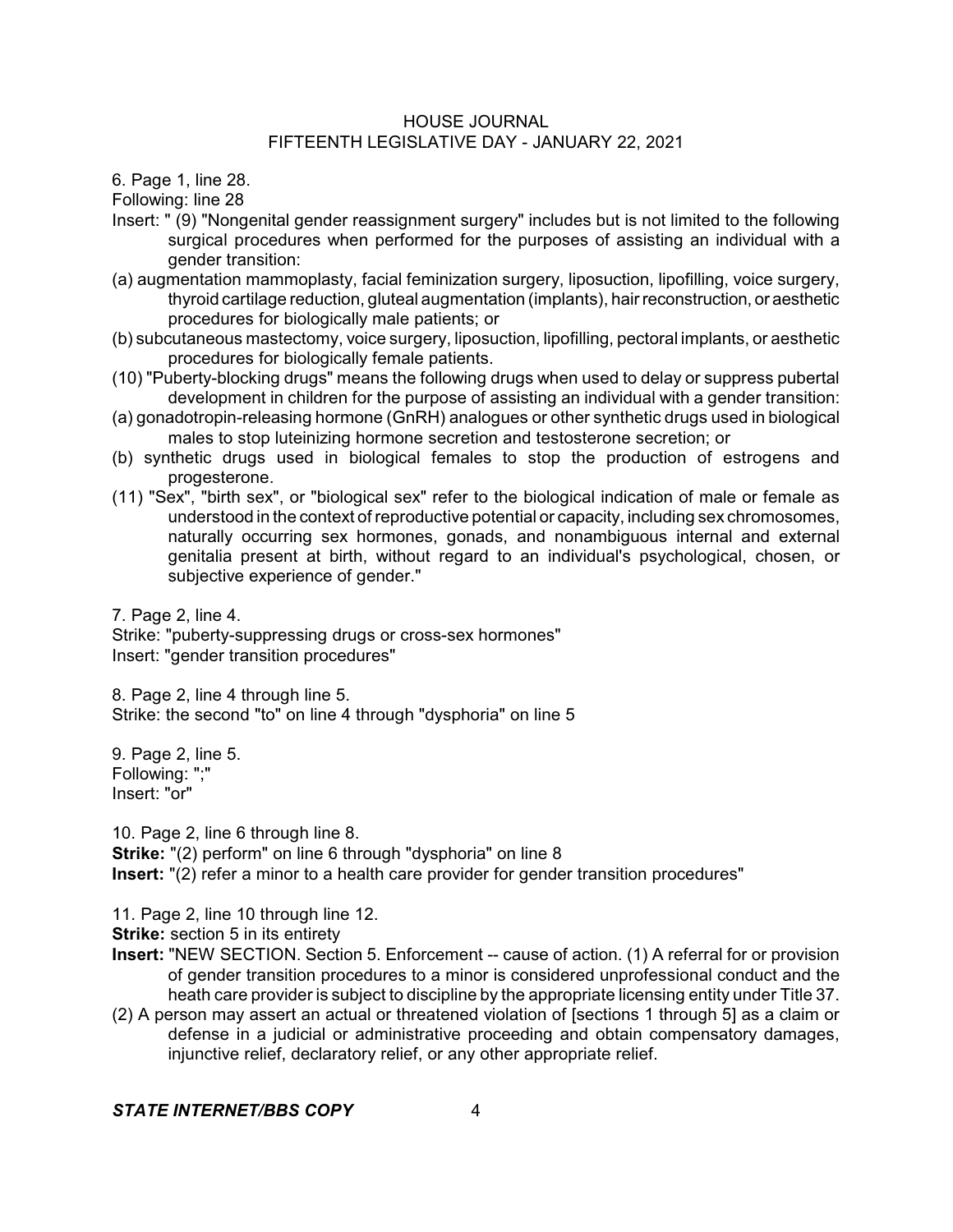- (3) (a) Except as provided in subsection (3)(b), a person may not bring a claim for a violation of [sections 1 through 5] later than 2 years after the day the cause of action accrues.
- (b) A minor may bring a cause of action through a parent or next friend and may bring an action in the minor\'s own name upon reaching majority. The action must be commenced before the minor reaches 38 years of age.
- (4) An action under [sections 1 through 5] may be commenced and relief granted in a judicial proceeding regardless of whether the person commencing the action has sought or exhausted available administrative remedies.
- (5) In an action or proceeding to enforce a provision of [sections 1 through 5], a prevailing party who establishes a violation of [sections 1 through 5] is entitled to recover reasonable attorney fees.
- (6) The attorney general may bring an action to enforce compliance with [sections 1 through 5]. Nothing in [sections 1 through 5] may be construed to deny, impair, or otherwise affect a right or authority of the attorney general, the state of Montana, or an agency, officer, or employee of the state to institute or intervene in a proceeding."

**Renumber:** subsequent sections

And, as amended, do pass. Report adopted.

**HB 167**, introduced bill, be amended as follows:

1. Page 1, line 13. Strike: "7" Insert: "8" 2. Page 1, line 23. Strike: "7" Insert: "8" 3. Page 3, line 4. Strike: "7" Insert: "8" 4. Page 3, line 8. Strike: "this act" Insert: "sections 1 through 8" 5. Page 3, line 9.

Strike: "this act" Insert: "sections 1 through 8"

6. Page 3, line 11. Strike: "7" Insert: "8"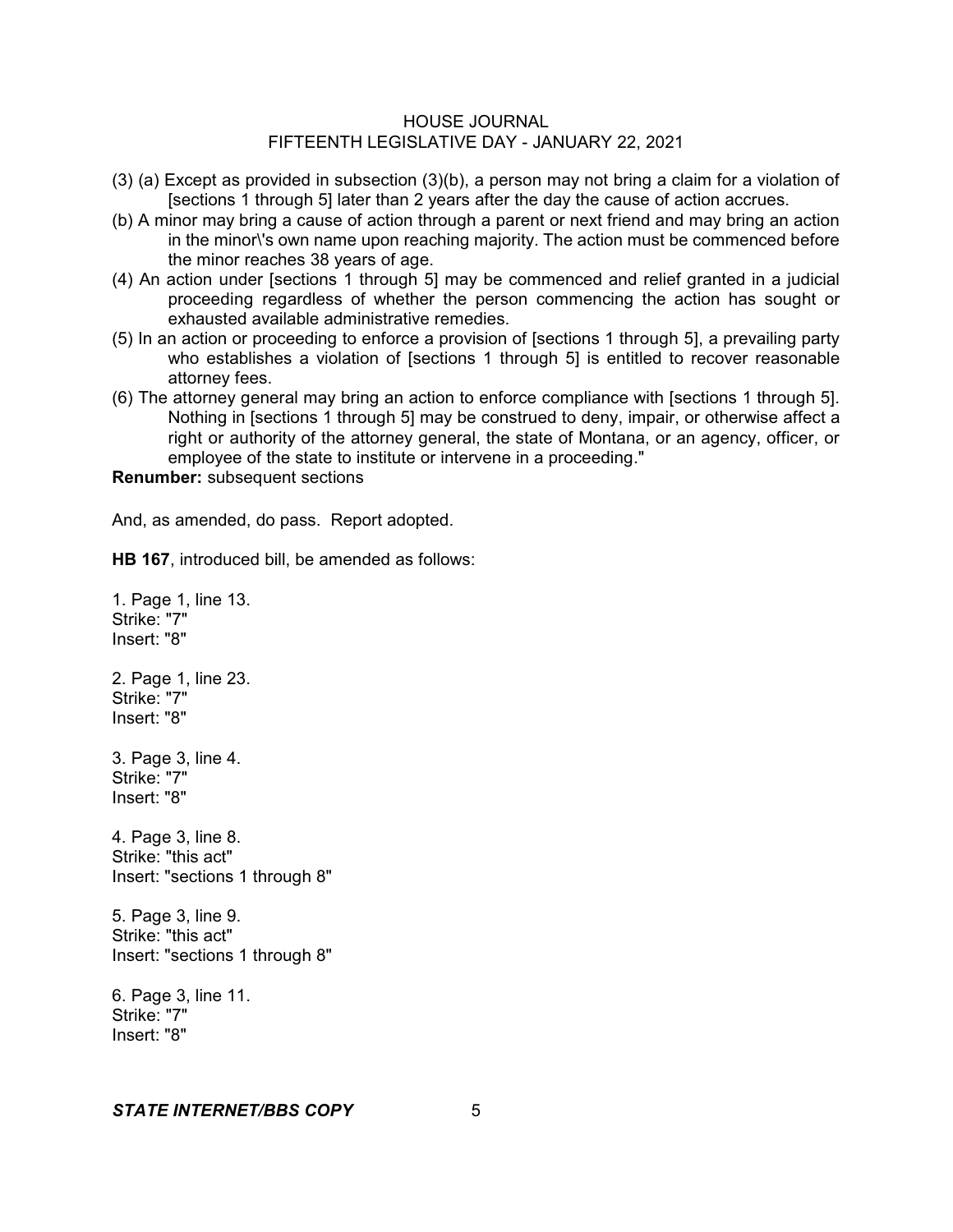7. Page 3, line 13. Strike: "7" Insert: "8"

And, as amended, do pass. Report adopted.

**HB 171**, do pass. Report adopted.

**STATE ADMINISTRATION** (McKamey, Chair): 1/19/2021 **HB 31**, introduced bill, be amended as follows:

1. Page 1, line 16 through line 17. Strike: the second "the" on line 16 through "10-1-103" on line 17 Insert: "military forces of the state"

And, as amended, do pass. Report adopted.

**HB 75**, introduced bill, be amended as follows:

1. Page 2, line 5. Following: "week" Insert: "once a week"

2. Page 2, line 6. Following: "located" Insert: "in a newspaper published in the county in which the interest is located and"

And, as amended, do pass. Report adopted.

**TAXATION** (Beard, Chair): 1/22/2021 **HB 154**, do pass. Report adopted.

#### **MESSAGES FROM THE SENATE**

| <b>Senate bills</b> passed and transmitted to the House for concurrence: | 1/20/2021 |
|--------------------------------------------------------------------------|-----------|
|--------------------------------------------------------------------------|-----------|

**SB 6**, introduced by J. Cohenour **SB 14**, introduced by J. Ellis **SB 26**, introduced by B. Gillespie **SB 27**, introduced by B. Gillespie **SB 30**, introduced by M. Blasdel **SB 70**, introduced by S. Fitzpatrick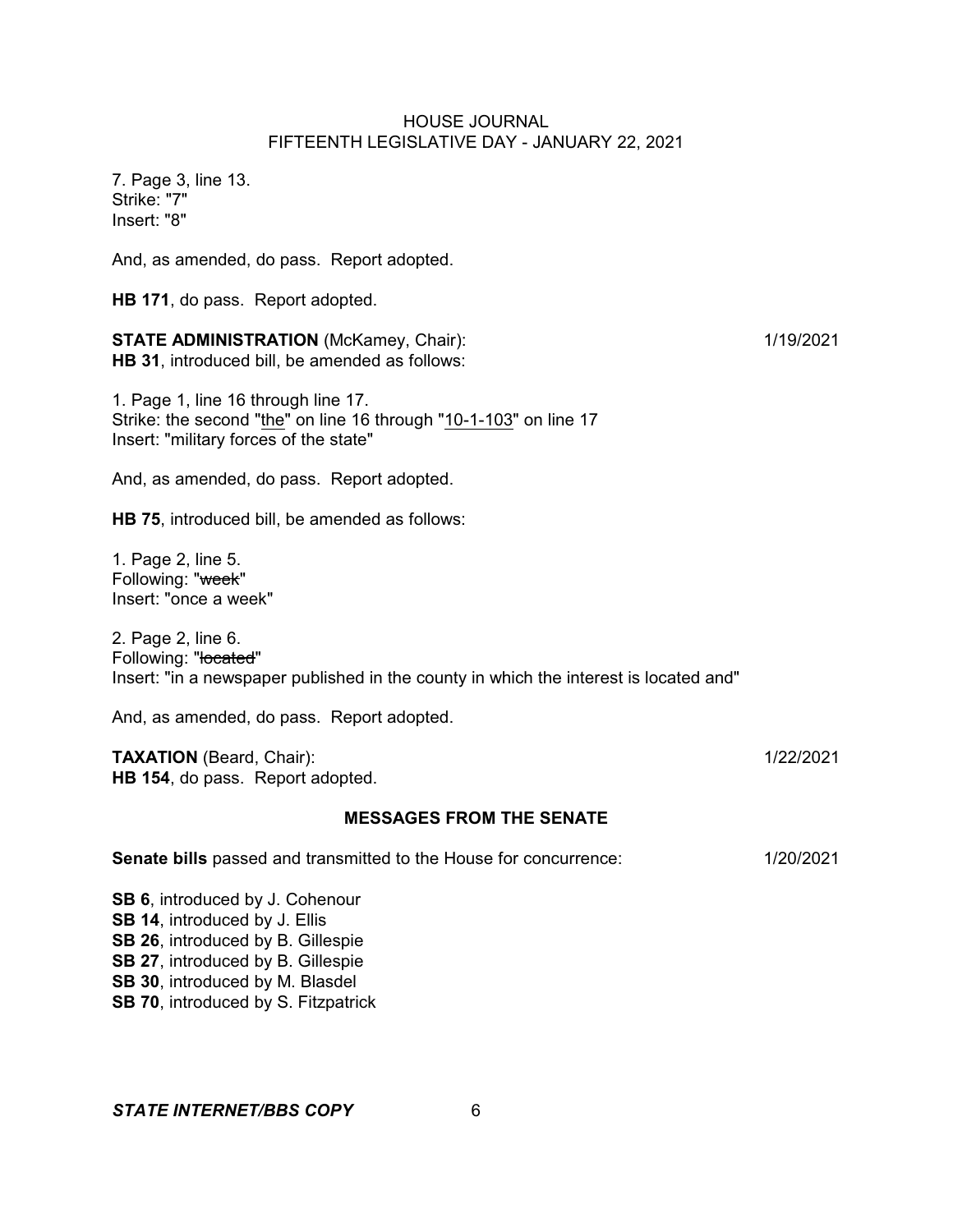## **FIRST READING AND COMMITMENT OF BILLS**

The following House bills were introduced, read first time, and referred to committees:

**HB 216**, introduced by C. Keogh, referred to Human Services.

**HB 217**, introduced by E. Buttrey, A. Buckley, F. Garner, D. Harvey, T. Jacobson, R. Lynch, W. McKamey, F. Smith, K. Sullivan, referred to Business and Labor.

**HB 218**, introduced by M. Hopkins, F. Anderson, B. Beard, D. Bedey, M. Binkley, J. Dooling, P. Fielder, R. Fitzgerald, F. Fleming, G. Frazer, J. Fuller, W. Galt, S. Gist, S. Greef, S. Gunderson, G. Hertz, C. Hinkle, J. Hinkle, K. Holmlund, L. Jones, J. Kassmier, C. Knudsen, R. Knudsen, B. Ler, R. Marshall, B. Mitchell, T. Moore, J. Patelis, J. Read, M. Regier, V. Ricci, K. Seekins-Crowe, D. Skees, M. Stromswold, J. Trebas, B. Tschida, B. Usher, S. Vinton, K. Walsh, K. Whitman, F. Garner, referred to Judiciary.

**HB 219**, introduced by J. Windy Boy, D. Bedey, E. Buttrey, M. Caferro, D. Fern, F. Garner, D. Hawk, J. Keane, E. Kerr-Carpenter, F. Smith, S. Stewart Peregoy, M. Weatherwax, M. Marler, referred to Education.

**HB 220**, introduced by B. Putnam, D. Ankney, G. Custer, B. Gillespie, referred to Local Government.

The following Senate bills were introduced, read first time, and referred to committees:

**SB 6**, introduced by J. Cohenour (by request of the Revenue Interim Committee), referred to Taxation.

**SB 14**, introduced by J. Ellis (by request of the Energy and Telecommunications Interim Committee), referred to Energy, Technology and Federal Relations.

**SB 26**, introduced by B. Gillespie (by request of the Livestock Loss Board), referred to Agriculture. **SB 27**, introduced by B. Gillespie (by request of the Livestock Loss Board), referred to Agriculture. **SB 30**, introduced by M. Blasdel (by request of the Revenue Interim Committee), referred to Taxation.

**SB 70**, introduced by S. Fitzpatrick, referred to Business and Labor.

## **SECOND READING OF BILLS (COMMITTEE OF THE WHOLE)**

Majority Leader Vinton moved the House resolve itself into a Committee of the Whole for consideration of business on second reading. Motion carried. Representative Zolnikov in the chair.

Mr. Speaker: We, your Committee of the Whole, having had under consideration business on second reading, recommend as follows:

**HB 22** - Representative Garner moved **HB 22** do pass. Motion carried as follows:

Yeas: Abbott, Anderson, Bartel, Beard, Bedey, Berglee, Bertoglio, Binkley, Bishop, Brewster, Buckley, Buttrey, Caferro, Carlson, Curdy, Custer, Dooling, Dunwell, Duram, Farris-Olsen, Fern, Fielder, Fitzgerald, Fleming, France, Frazer, Fuller, Funk, Galloway, Garner, Gillette, Gist, Greef,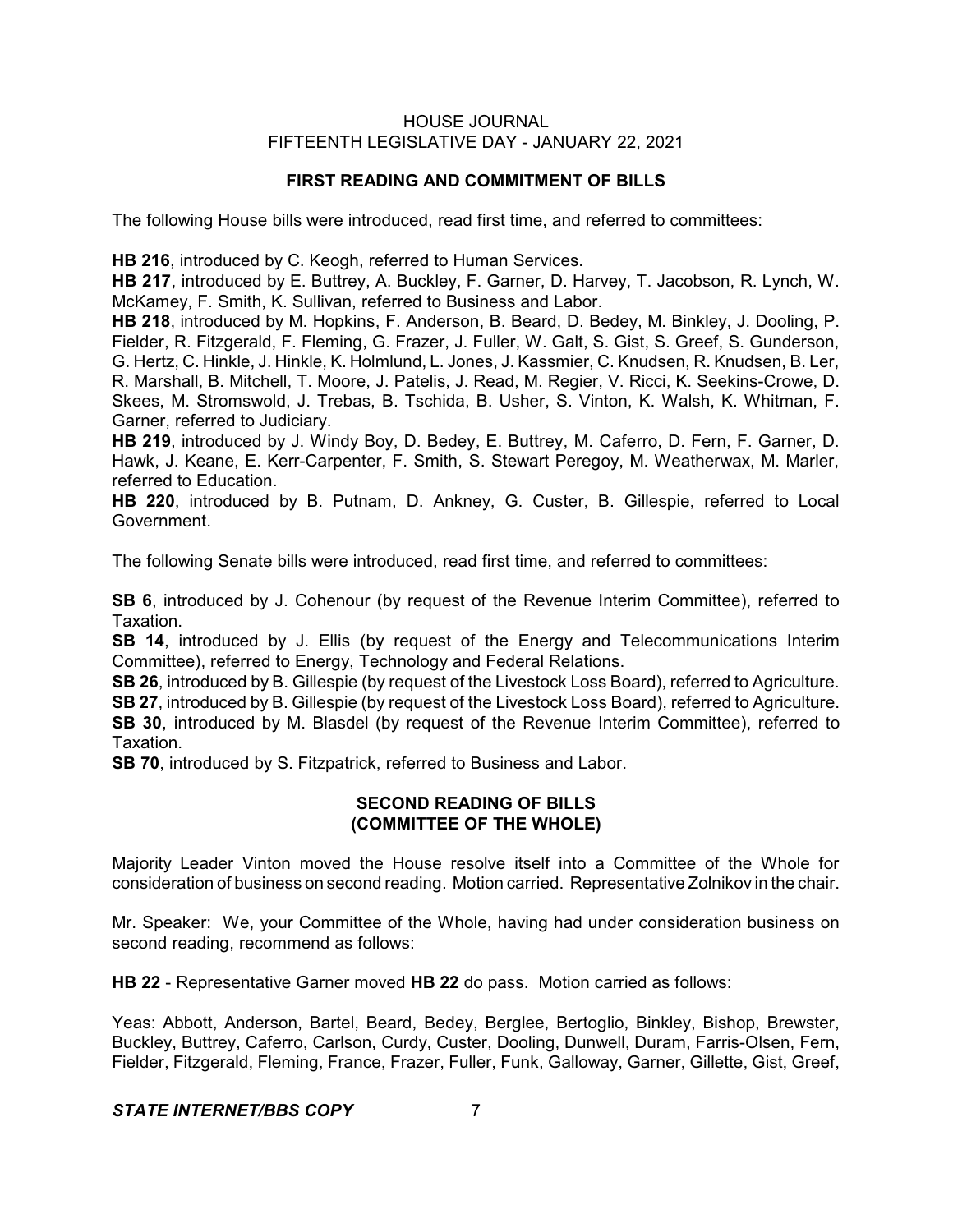Gunderson, Hamilton, Harvey, Hawk, Hayman, Hill, Hinkle C, Hinkle J, Holmlund, Hopkins, Jones, Karjala, Kassmier, Keane, Kelker, Keogh, Kerns, Kerr-Carpenter, Knudsen C, Knudsen R, Kortum, Lenz, Ler, Loge, Malone, Marler, Marshall, McKamey, Mercer, Mitchell, Moore, Nave, Noland, Novak, Olsen, Patelis, Phalen, Putnam, Read, Regier A, Regier M, Reksten, Ricci, Running Wolf, Schillinger, Seekins-Crowe, Sheldon-Galloway, Skees, Smith, Stafman, Stewart Peregoy, Stromswold, Sullivan, Tenenbaum, Thane, Trebas, Tschida, Usher, Vinton, Walsh, Weatherwax, Welch, Whiteman Pena, Whitman, Windy Boy, Zolnikov, Mr. Speaker. Total 100

Nays: None. Total 0

Voted absentee: Duram, Fleming, Weatherwax, Whiteman Pena, Aye.

Excused: Duram, Fleming, Weatherwax, Whiteman Pena. Total 4

Absent or not voting: None. Total 0

**HB 26** - Representative Funk moved **HB 26** do pass. Motion carried as follows:

Yeas: Abbott, Anderson, Bartel, Beard, Bedey, Berglee, Bertoglio, Bishop, Brewster, Buckley, Buttrey, Caferro, Carlson, Curdy, Custer, Dooling, Dunwell, Duram, Farris-Olsen, Fern, Fielder, Fitzgerald, France, Frazer, Fuller, Funk, Galloway, Garner, Gillette, Gist, Greef, Gunderson, Hamilton, Harvey, Hawk, Hayman, Hill, Hinkle C, Hinkle J, Holmlund, Hopkins, Jones, Karjala, Kassmier, Keane, Kelker, Keogh, Kerns, Kerr-Carpenter, Knudsen C, Knudsen R, Kortum, Lenz, Ler, Loge, Malone, Marler, Marshall, McKamey, Mercer, Mitchell, Nave, Noland, Novak, Olsen, Patelis, Phalen, Putnam, Read, Regier A, Reksten, Ricci, Running Wolf, Schillinger, Seekins-Crowe, Sheldon-Galloway, Skees, Smith, Stafman, Stewart Peregoy, Stromswold, Sullivan, Tenenbaum, Thane, Trebas, Usher, Vinton, Walsh, Weatherwax, Welch, Whiteman Pena, Whitman, Windy Boy, Zolnikov, Mr. Speaker. Total 95

Nays: Binkley, Moore, Regier M, Tschida. Total 4

Voted absentee: Duram, Weatherwax, Whiteman Pena, Aye.

Excused: Duram, Fleming, Weatherwax, Whiteman Pena. Total 4

Absent or not voting: None. Total 0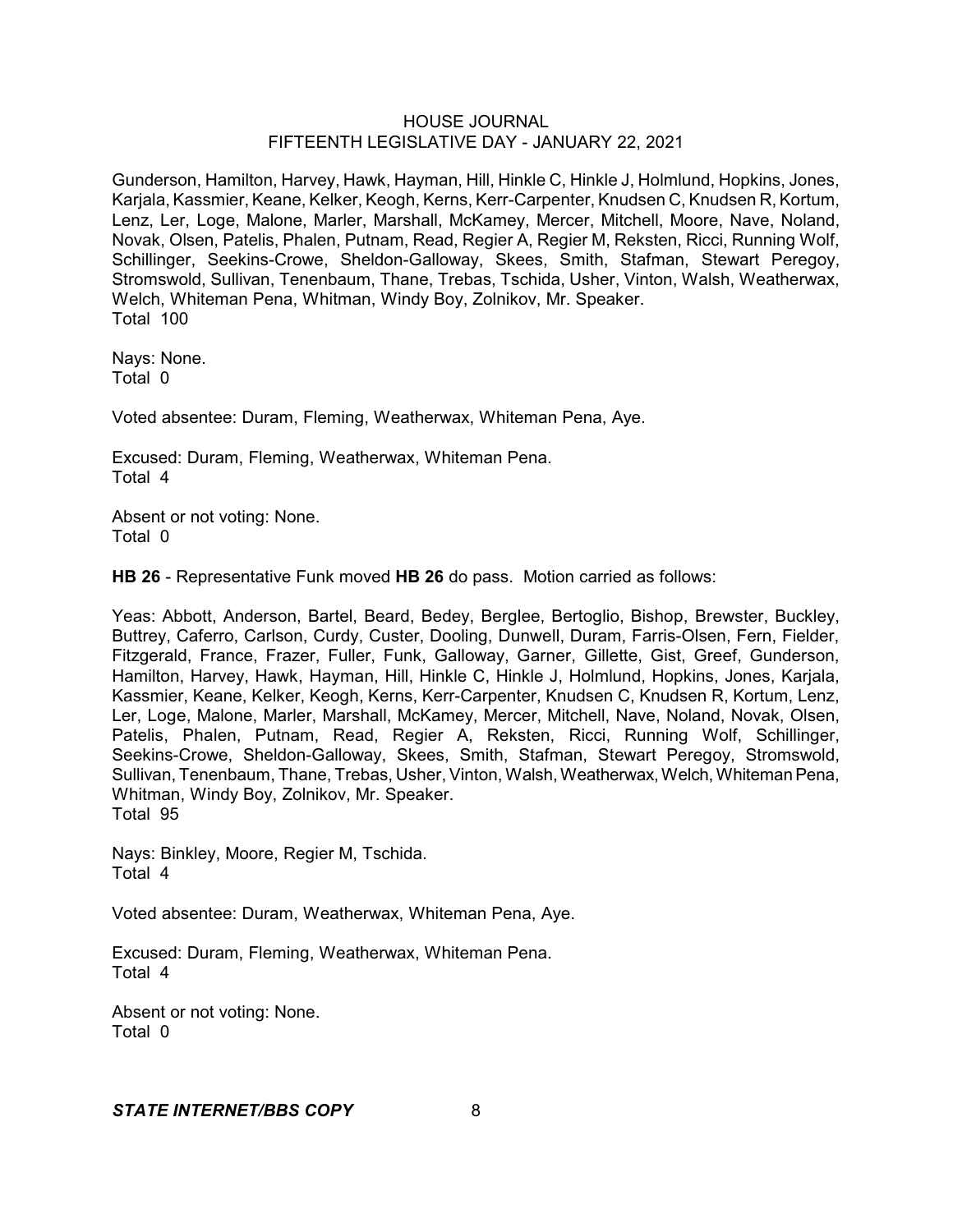**HB 32** - Representative Vinton moved **HB 32** do pass. Motion carried as follows:

Yeas: Abbott, Anderson, Bartel, Beard, Bedey, Berglee, Bertoglio, Binkley, Bishop, Brewster, Buckley, Buttrey, Caferro, Carlson, Curdy, Custer, Dooling, Dunwell, Duram, Farris-Olsen, Fern, Fielder, Fitzgerald, France, Frazer, Fuller, Funk, Galloway, Garner, Gillette, Gist, Greef, Gunderson, Hamilton, Harvey, Hawk, Hayman, Hill, Hinkle C, Hinkle J, Holmlund, Hopkins, Jones, Karjala, Kassmier, Keane, Kelker, Keogh, Kerns, Kerr-Carpenter, Knudsen C, Knudsen R, Kortum, Lenz, Ler, Loge, Malone, Marler, Marshall, McKamey, Mercer, Mitchell, Moore, Nave, Noland, Novak, Olsen, Patelis, Phalen, Putnam, Read, Regier A, Regier M, Reksten, Ricci, Running Wolf, Schillinger, Seekins-Crowe, Sheldon-Galloway, Skees, Smith, Stafman, Stewart Peregoy, Stromswold, Sullivan, Tenenbaum, Thane, Trebas, Tschida, Usher, Vinton, Walsh, Weatherwax, Welch, Whiteman Pena, Whitman, Windy Boy, Zolnikov, Mr. Speaker. Total 99

Nays: None. Total 0

Voted absentee: Duram, Weatherwax, Whiteman Pena, Aye.

Excused: Duram, Fleming, Weatherwax, Whiteman Pena. Total 4

Absent or not voting: None. Total 0

**HB 153** - Representative Fitzgerald moved **HB 153** do pass. Motion carried as follows:

Yeas: Abbott, Anderson, Bartel, Beard, Bedey, Berglee, Bertoglio, Binkley, Bishop, Brewster, Buckley, Buttrey, Caferro, Carlson, Curdy, Custer, Dooling, Dunwell, Duram, Farris-Olsen, Fern, Fielder, Fitzgerald, France, Frazer, Fuller, Funk, Galloway, Garner, Gillette, Gist, Greef, Gunderson, Hamilton, Harvey, Hawk, Hayman, Hill, Hinkle C, Hinkle J, Holmlund, Hopkins, Jones, Karjala, Kassmier, Keane, Kelker, Keogh, Kerns, Kerr-Carpenter, Knudsen C, Knudsen R, Kortum, Lenz, Ler, Loge, Malone, Marler, Marshall, McKamey, Mercer, Mitchell, Moore, Nave, Noland, Novak, Olsen, Patelis, Phalen, Putnam, Read, Regier A, Regier M, Reksten, Ricci, Running Wolf, Schillinger, Seekins-Crowe, Sheldon-Galloway, Skees, Smith, Stafman, Stewart Peregoy, Stromswold, Sullivan, Tenenbaum, Thane, Trebas, Tschida, Usher, Vinton, Walsh, Weatherwax, Welch, Whiteman Pena, Whitman, Windy Boy, Zolnikov, Mr. Speaker. Total 99

Nays: None. Total 0

Voted absentee: Duram, Weatherwax, Whiteman Pena, Aye.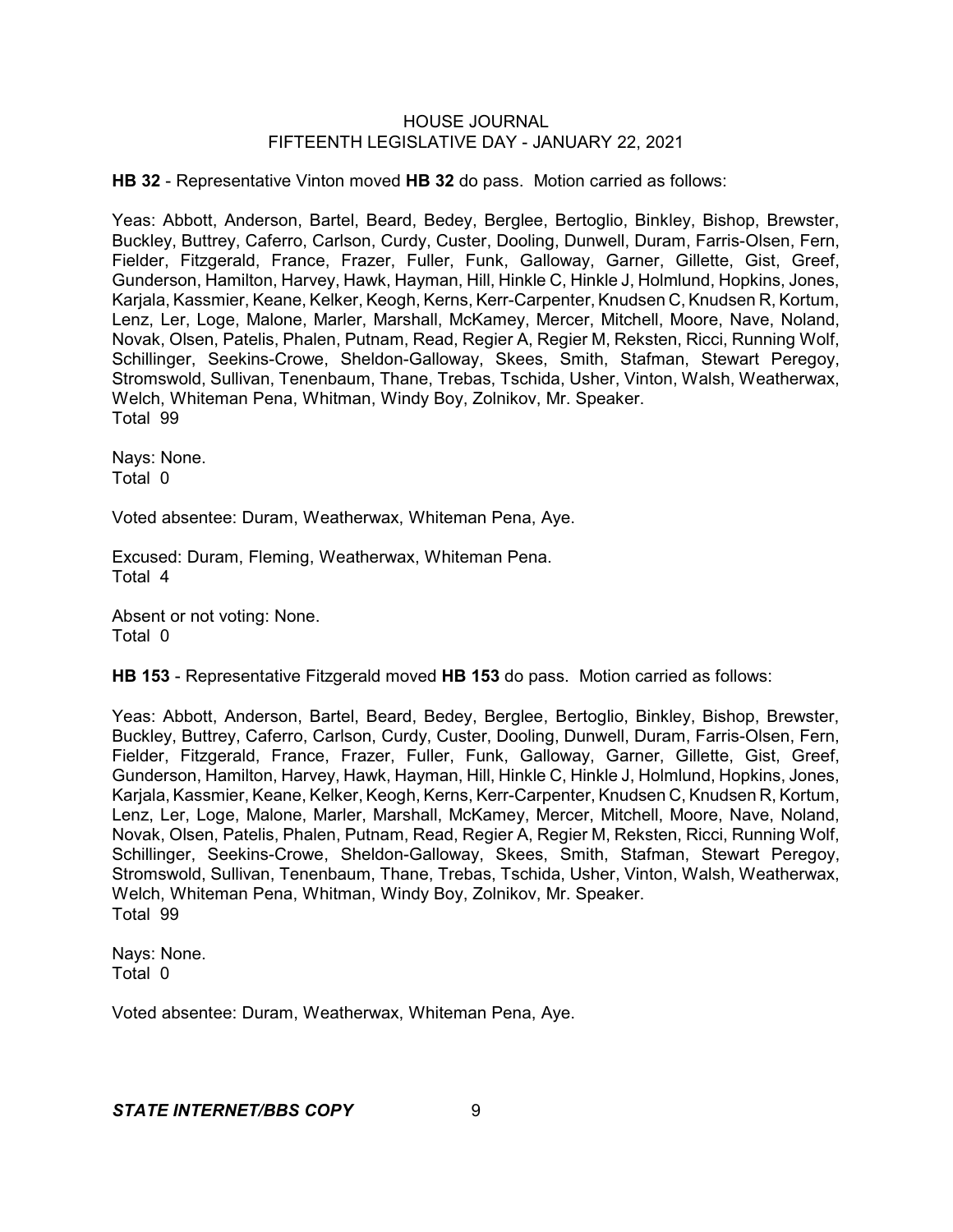Excused: Duram, Fleming, Weatherwax, Whiteman Pena. Total 4

Absent or not voting: None. Total 0

Majority Leader Vinton moved the Committee rise and report. Motion carried. Committee arose. House resumed. Mr. Speaker presiding. Chair Zolnikov moved the Committee of the Whole report be adopted. Report adopted as follows:

Yeas: Abbott, Anderson, Bartel, Beard, Bedey, Berglee, Bertoglio, Bishop, Brewster, Buckley, Buttrey, Caferro, Carlson, Curdy, Custer, Dooling, Dunwell, Farris-Olsen, Fern, Fielder, Fitzgerald, France, Frazer, Fuller, Funk, Galloway, Garner, Gillette, Gist, Greef, Gunderson, Hamilton, Harvey, Hawk, Hayman, Hill, Hinkle C, Hinkle J, Holmlund, Hopkins, Jones, Karjala, Kassmier, Keane, Kelker, Keogh, Kerns, Kerr-Carpenter, Knudsen C, Knudsen R, Kortum, Lenz, Ler, Loge, Malone, Marler, Marshall, McKamey, Mercer, Mitchell, Moore, Nave, Noland, Novak, Olsen, Patelis, Phalen, Putnam, Read, Regier A, Regier M, Reksten, Ricci, Running Wolf, Schillinger, Seekins-Crowe, Sheldon-Galloway, Skees, Smith, Stafman, Stewart Peregoy, Stromswold, Tenenbaum, Thane, Trebas, Tschida, Vinton, Walsh, Welch, Whitman, Windy Boy, Mr. Speaker. Total 92

Nays: None. Total 0

Voted absentee: None.

Excused: Duram, Fleming, Weatherwax, Whiteman Pena. Total 4

Absent or not voting: Binkley, Sullivan, Usher, Zolnikov. Total 4

# **THIRD READING OF BILLS**

The following bills having been read three several times, title and history agreed to, were disposed of in the following manner:

**HB 34** passed as follows:

Yeas: Abbott, Anderson, Bartel, Beard, Bedey, Berglee, Bertoglio, Binkley, Bishop, Brewster, Buckley, Buttrey, Caferro, Carlson, Curdy, Custer, Dooling, Dunwell, Farris-Olsen, Fern, Fielder, Fitzgerald, Frazer, Fuller, Funk, Galloway, Garner, Gillette, Gist, Greef, Gunderson, Hamilton, Harvey, Hawk, Hayman, Hill, Hinkle C, Hinkle J, Holmlund, Hopkins, Jones, Karjala, Kassmier, Keane, Kelker, Keogh, Kerns, Kerr-Carpenter, Knudsen C, Knudsen R, Kortum, Lenz, Ler, Loge, Malone, Marler, Marshall, McKamey, Mercer, Mitchell, Moore, Nave, Noland, Novak, Olsen, Patelis,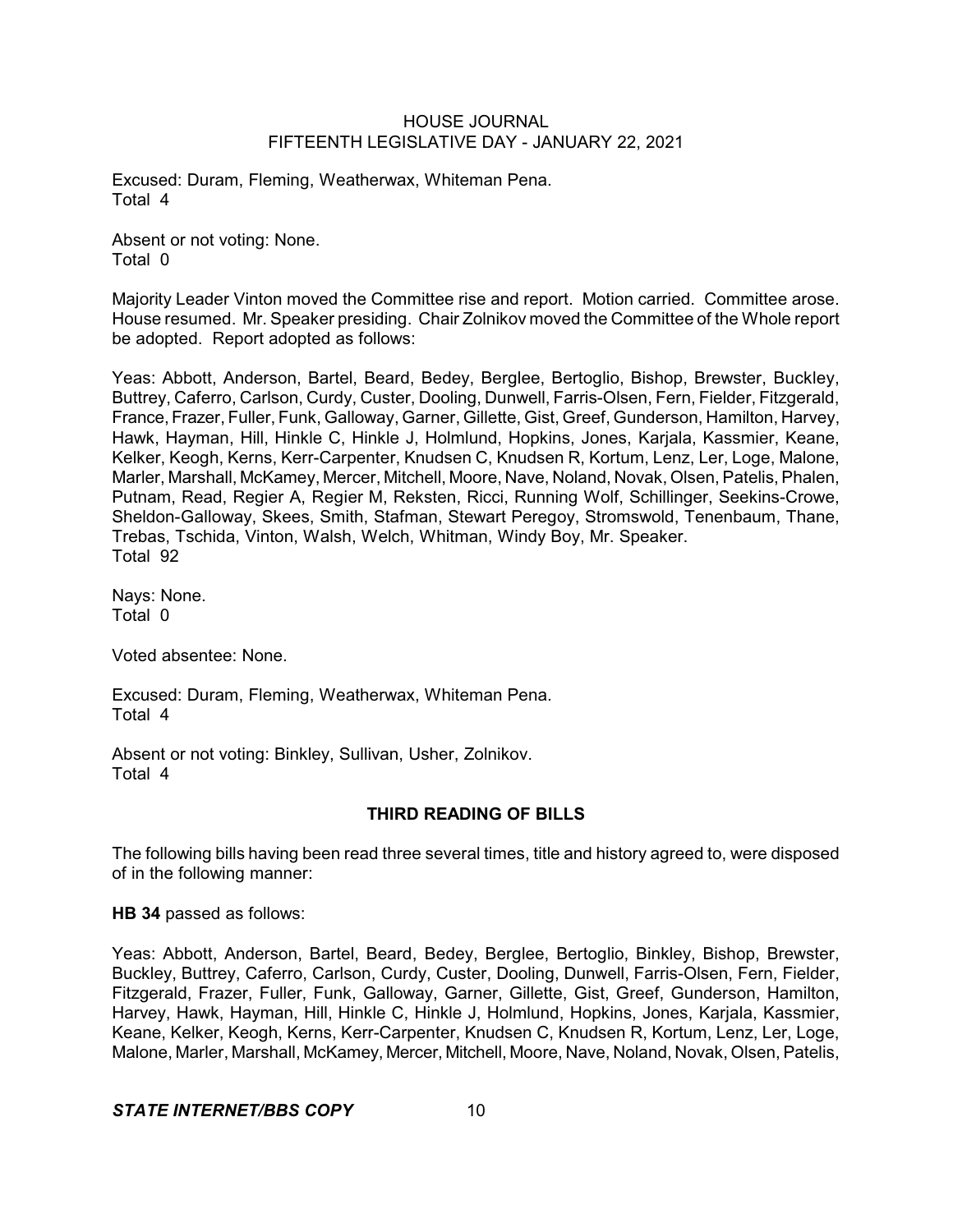Phalen, Putnam, Read, Regier A, Regier M, Reksten, Ricci, Running Wolf, Schillinger, Seekins-Crowe, Sheldon-Galloway, Skees, Smith, Stafman, Stewart Peregoy, Stromswold, Tenenbaum, Thane, Trebas, Tschida, Usher, Vinton, Walsh, Welch, Whitman, Windy Boy, Zolnikov, Mr. Speaker. Total 94

Nays: None. Total 0

Voted absentee: None.

Excused: Duram, Fleming, Weatherwax, Whiteman Pena. Total 4

Absent or not voting: France, Sullivan. Total 2

**HB 53** passed as follows:

Yeas: Abbott, Anderson, Bartel, Beard, Bedey, Berglee, Bertoglio, Binkley, Bishop, Brewster, Buckley, Buttrey, Caferro, Carlson, Curdy, Custer, Dooling, Dunwell, Farris-Olsen, Fern, Fielder, Fitzgerald, France, Frazer, Fuller, Funk, Galloway, Garner, Gillette, Gist, Greef, Gunderson, Hamilton, Harvey, Hawk, Hayman, Hill, Hinkle C, Hinkle J, Holmlund, Hopkins, Jones, Karjala, Kassmier, Keane, Kelker, Keogh, Kerns, Kerr-Carpenter, Knudsen C, Knudsen R, Kortum, Lenz, Ler, Loge, Malone, Marler, Marshall, McKamey, Mercer, Mitchell, Moore, Nave, Noland, Novak, Olsen, Patelis, Phalen, Putnam, Read, Regier A, Regier M, Reksten, Ricci, Running Wolf, Schillinger, Seekins-Crowe, Sheldon-Galloway, Skees, Smith, Stafman, Stewart Peregoy, Stromswold, Tenenbaum, Thane, Trebas, Tschida, Usher, Vinton, Walsh, Welch, Whitman, Windy Boy, Zolnikov, Mr. Speaker. Total 95

Nays: None. Total 0

Voted absentee: None.

Excused: Duram, Fleming, Weatherwax, Whiteman Pena. Total 4

Absent or not voting: Sullivan. Total 1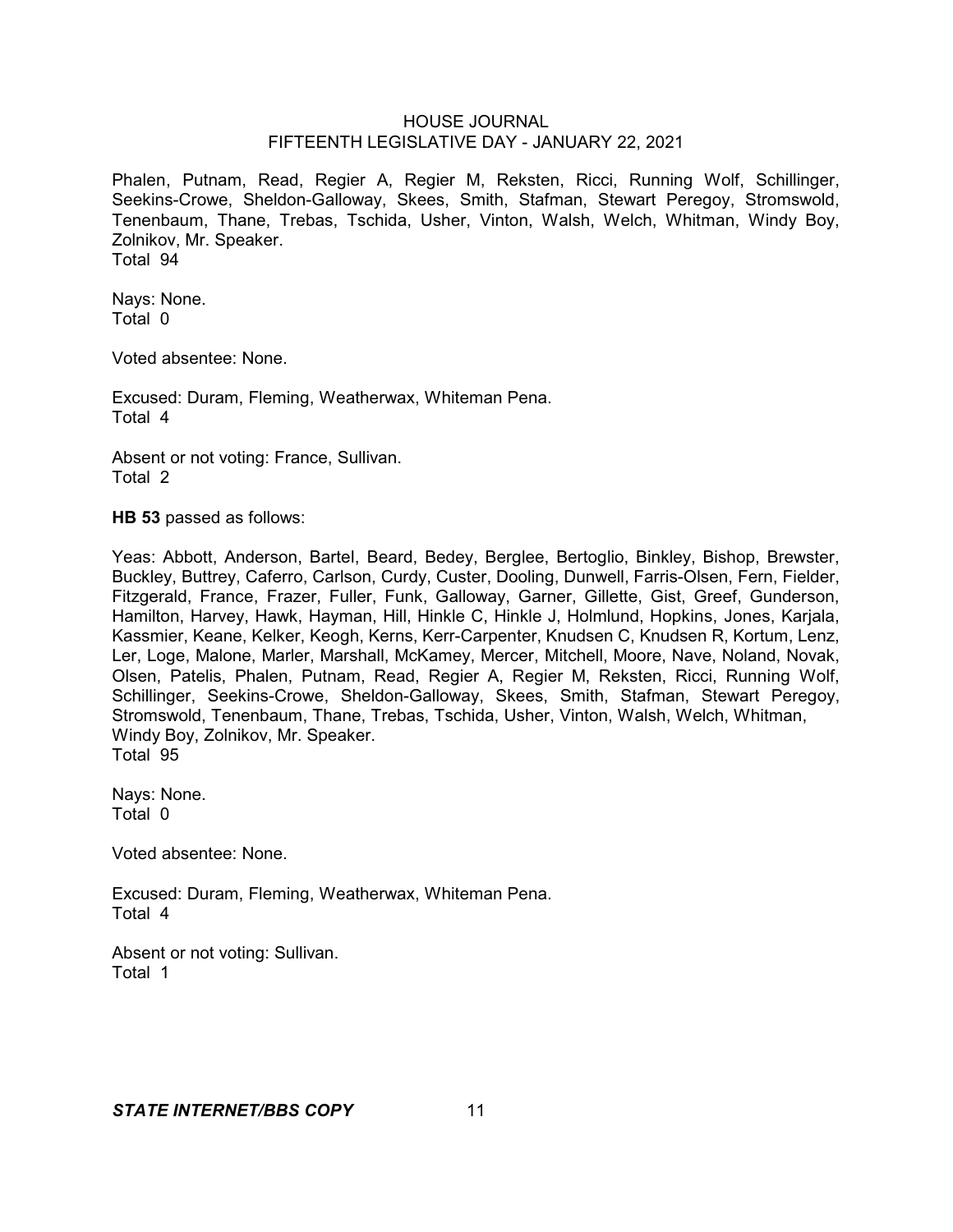**HB 71** passed as follows:

Yeas: Abbott, Anderson, Bartel, Beard, Bedey, Berglee, Bertoglio, Binkley, Bishop, Brewster, Buckley, Buttrey, Caferro, Carlson, Curdy, Custer, Dooling, Dunwell, Farris-Olsen, Fern, Fielder, Fitzgerald, France, Frazer, Fuller, Funk, Garner, Gillette, Gist, Greef, Gunderson, Hamilton, Harvey, Hawk, Hayman, Hill, Holmlund, Hopkins, Jones, Karjala, Kassmier, Keane, Kelker, Keogh, Kerns, Kerr-Carpenter, Knudsen C, Knudsen R, Kortum, Lenz, Ler, Loge, Malone, Marler, Marshall, McKamey, Mercer, Mitchell, Moore, Nave, Noland, Novak, Olsen, Patelis, Phalen, Putnam, Read, Regier A, Reksten, Ricci, Running Wolf, Schillinger, Seekins-Crowe, Sheldon-Galloway, Skees, Smith, Stafman, Stewart Peregoy, Stromswold, Tenenbaum, Thane, Trebas, Usher, Vinton, Walsh, Welch, Whitman, Windy Boy, Zolnikov, Mr. Speaker. Total 90

Nays: Galloway, Hinkle C, Hinkle J, Regier M, Tschida. Total 5

Voted absentee: None.

Excused: Duram, Fleming, Weatherwax, Whiteman Pena. Total 4

Absent or not voting: Sullivan. Total 1

### **HB 97** passed as follows:

Yeas: Abbott, Anderson, Bartel, Beard, Bedey, Berglee, Bertoglio, Binkley, Bishop, Brewster, Buckley, Buttrey, Caferro, Carlson, Curdy, Custer, Dunwell, Farris-Olsen, Fern, Fielder, Fitzgerald, France, Frazer, Funk, Galloway, Garner, Gillette, Gist, Greef, Gunderson, Hamilton, Harvey, Hawk, Hayman, Hill, Hinkle C, Hinkle J, Holmlund, Hopkins, Jones, Karjala, Kassmier, Keane, Kelker, Keogh, Kerns, Kerr-Carpenter, Knudsen C, Kortum, Loge, Malone, Marler, Marshall, McKamey, Mercer, Mitchell, Moore, Nave, Noland, Novak, Olsen, Patelis, Phalen, Putnam, Read, Regier A, Regier M, Reksten, Ricci, Running Wolf, Seekins-Crowe, Sheldon-Galloway, Skees, Smith, Stafman, Stewart Peregoy, Stromswold, Tenenbaum, Trebas, Tschida, Usher, Vinton, Walsh, Welch, Whitman, Windy Boy, Zolnikov, Mr. Speaker. Total 88

Nays: Fuller, Knudsen R, Lenz, Ler, Schillinger. Total 5

Voted absentee: None.

Excused: Duram, Fleming, Weatherwax, Whiteman Pena. Total 4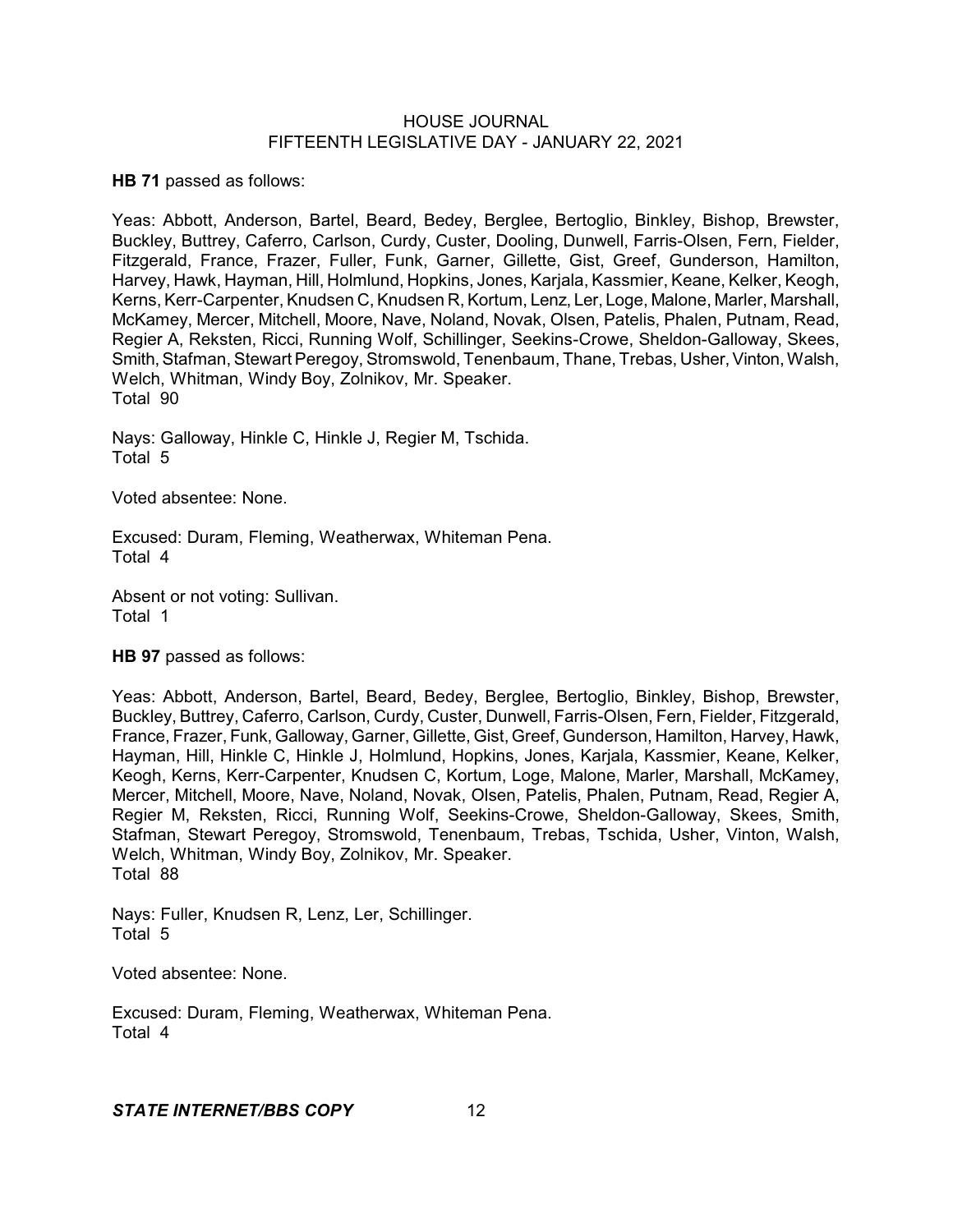Absent or not voting: Dooling, Sullivan, Thane. Total 3

**HB 100** passed as follows:

Yeas: Abbott, Anderson, Bartel, Beard, Bedey, Berglee, Bertoglio, Binkley, Bishop, Brewster, Buckley, Buttrey, Caferro, Carlson, Curdy, Custer, Dooling, Dunwell, Farris-Olsen, Fern, Fielder, Fitzgerald, France, Frazer, Fuller, Funk, Galloway, Garner, Gillette, Gist, Greef, Gunderson, Hamilton, Harvey, Hawk, Hayman, Hill, Hinkle C, Hinkle J, Holmlund, Hopkins, Jones, Karjala, Kassmier, Keane, Kelker, Keogh, Kerns, Kerr-Carpenter, Knudsen C, Knudsen R, Kortum, Lenz, Ler, Loge, Malone, Marler, Marshall, McKamey, Mercer, Mitchell, Moore, Nave, Noland, Novak, Olsen, Patelis, Phalen, Putnam, Read, Regier A, Regier M, Reksten, Ricci, Running Wolf, Schillinger, Seekins-Crowe, Sheldon-Galloway, Skees, Smith, Stafman, Stewart Peregoy, Stromswold, Tenenbaum, Thane, Trebas, Tschida, Usher, Vinton, Walsh, Welch, Whitman, Windy Boy, Zolnikov, Mr. Speaker. Total 95

Nays: None. Total 0

Voted absentee: None.

Excused: Duram, Fleming, Weatherwax, Whiteman Pena. Total 4

Absent or not voting: Sullivan. Total 1

**HB 108** passed as follows:

Yeas: Anderson, Bartel, Beard, Bedey, Berglee, Bertoglio, Binkley, Buckley, Buttrey, Carlson, Curdy, Custer, Dooling, Fern, Fielder, Fitzgerald, France, Frazer, Fuller, Funk, Galloway, Garner, Gillette, Gist, Gunderson, Hamilton, Harvey, Hawk, Hill, Hinkle C, Hinkle J, Holmlund, Hopkins, Jones, Karjala, Kassmier, Keane, Keogh, Kerns, Knudsen C, Knudsen R, Kortum, Ler, Loge, Malone, Marshall, McKamey, Mercer, Mitchell, Moore, Nave, Noland, Novak, Patelis, Phalen, Putnam, Read, Regier A, Regier M, Reksten, Ricci, Schillinger, Seekins-Crowe, Sheldon-Galloway, Skees, Smith, Stewart Peregoy, Stromswold, Thane, Trebas, Tschida, Usher, Vinton, Walsh, Welch, Whitman, Windy Boy, Zolnikov, Mr. Speaker. Total 79

Nays: Abbott, Bishop, Brewster, Caferro, Dunwell, Farris-Olsen, Hayman, Kelker, Kerr-Carpenter, Lenz, Marler, Olsen, Running Wolf, Stafman, Tenenbaum. Total 15

Voted absentee: None.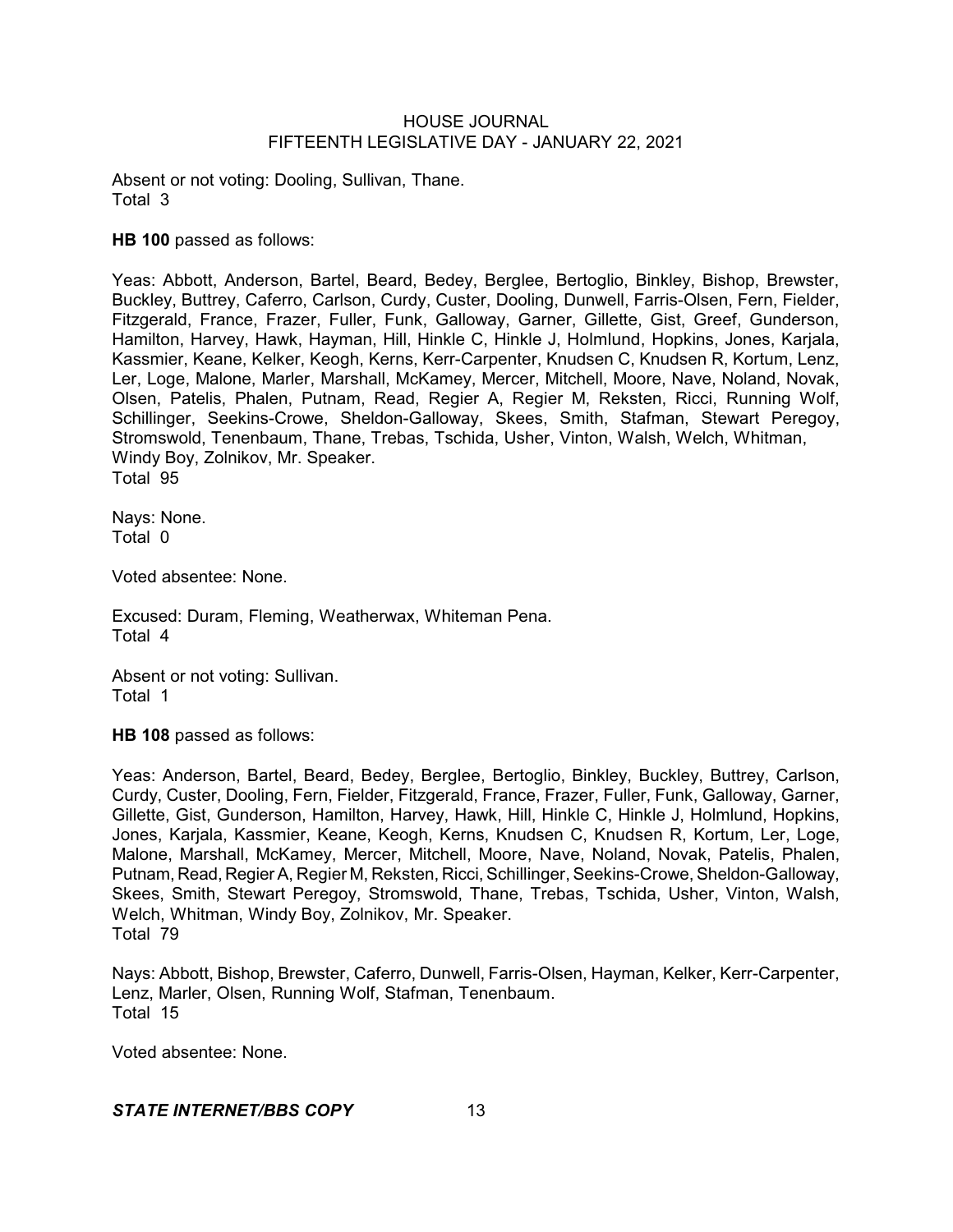Excused: Duram, Fleming, Weatherwax, Whiteman Pena. Total 4

Absent or not voting: Greef, Sullivan. Total 2

**HB 133** passed as follows:

Yeas: Abbott, Anderson, Beard, Bedey, Berglee, Bertoglio, Binkley, Bishop, Brewster, Buckley, Buttrey, Caferro, Curdy, Custer, Dooling, Dunwell, Farris-Olsen, Fern, Fitzgerald, France, Frazer, Fuller, Funk, Galloway, Garner, Gillette, Gist, Greef, Gunderson, Hamilton, Harvey, Hawk, Hill, Hinkle J, Holmlund, Hopkins, Jones, Karjala, Kassmier, Keane, Kelker, Keogh, Kerns, Kerr-Carpenter, Knudsen C, Knudsen R, Kortum, Lenz, Ler, Loge, Malone, Marler, Marshall, McKamey, Mercer, Mitchell, Moore, Nave, Noland, Novak, Olsen, Patelis, Phalen, Putnam, Read, Regier A, Reksten, Ricci, Running Wolf, Seekins-Crowe, Sheldon-Galloway, Skees, Smith, Stafman, Stewart Peregoy, Stromswold, Tenenbaum, Thane, Trebas, Usher, Vinton, Walsh, Welch, Whitman, Windy Boy, Zolnikov, Mr. Speaker. Total 87

Nays: Bartel, Carlson, Fielder, Hayman, Hinkle C, Regier M, Schillinger, Tschida. Total 8

Voted absentee: None.

Excused: Duram, Fleming, Weatherwax, Whiteman Pena. Total 4

Absent or not voting: Sullivan. Total 1

#### **MOTIONS**

Majority Leader Vinton moved **HB 208** be moved from the Judiciary Committee to the Human Services Committee. Without objection, so ordered.

#### **UNFINISHED BUSINESS**

Mr. Speaker, I move that the following undersigned name be **ADDED** as sponsor to **HB 5**. Motion carried.

**HB 5** (L. Jones, Chief Sponsor) K. Holmlund, M. Hopkins.